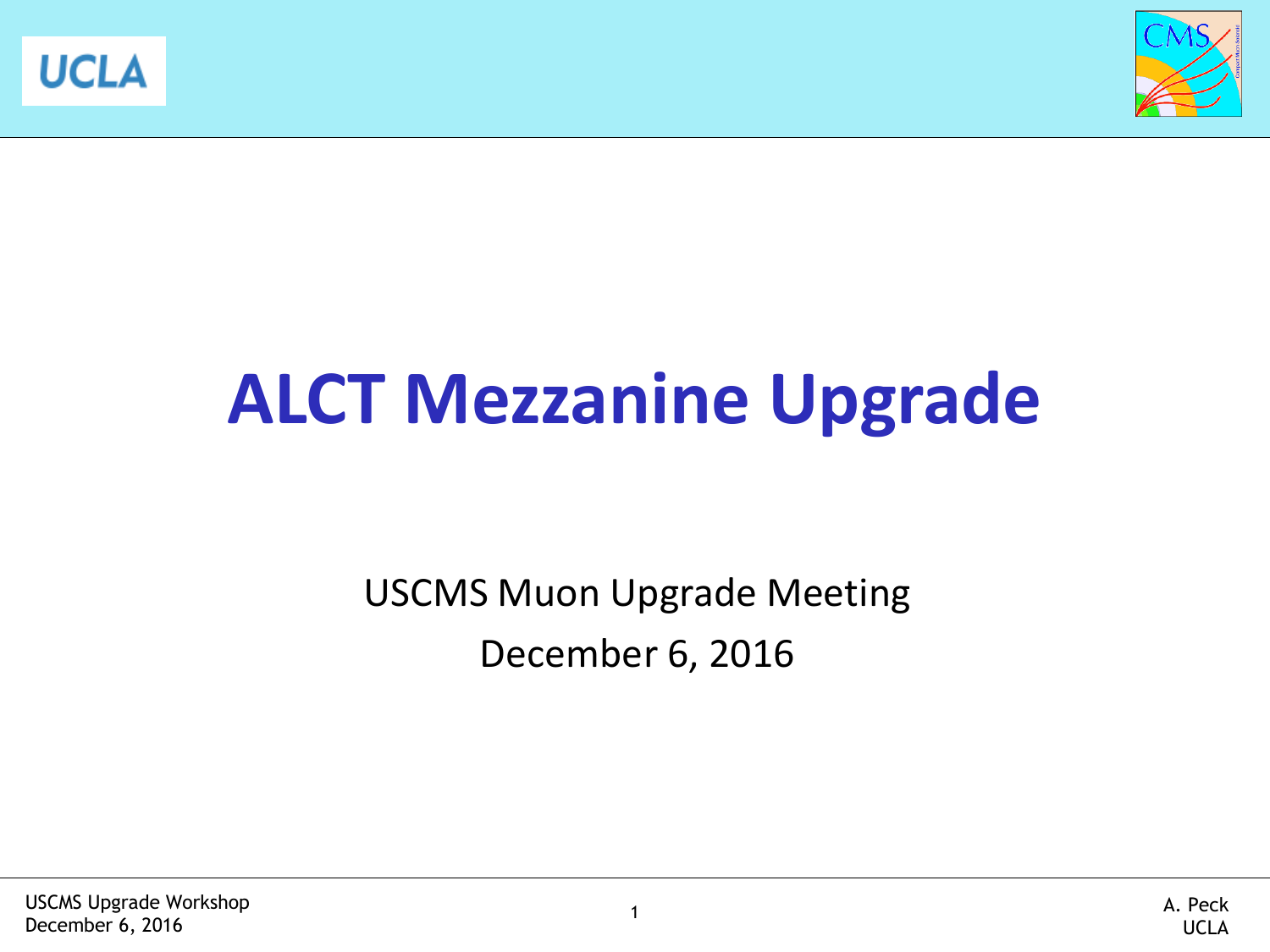

### **Introduction**



- Current ALCT Virtex-E mezzanines facing two problems:
	- Buffer depth is too limited for increased L1 latency (on ALL chambers).
	- DAQ bandwidth is too limited for increased rates. (on INNER chambers).
- There is a uncertain *possibility* that existing copper DAQ bandwidth would be sufficient.
	- New FPGAs may allow for more sophisticated readout algorithms to better utilize existing bandwidth (zero suppression, etc).
	- But we don't know for sure. Need to develop a new mezzanine with optical DAQ option included.

| <b>Chamber</b> | <b>ALCT*L1A Rate</b><br>(kHZ) |
|----------------|-------------------------------|
| ME1/2          | 27.6                          |
| ME1/3          | 5.6                           |
| ME2/1          | 245.8                         |
| ME3/1          | 151.9                         |
| ME4/1          | 150.8                         |
| ME2/2          | 20.8                          |
| ME3/2          | 23.6                          |
| ME4/2          | 41.1                          |
|                |                               |



**(an for slide material)** 

**FPGA on Mezzanine board**

**Upgraded LS1: ME1/1 and ME4/2 equipped with Spartan 6s All other chambers have Virtex E (limited resources) Although data volume smaller than (D)CFEBs ALCT\*CLCT\*L1A rates 5X Higher!**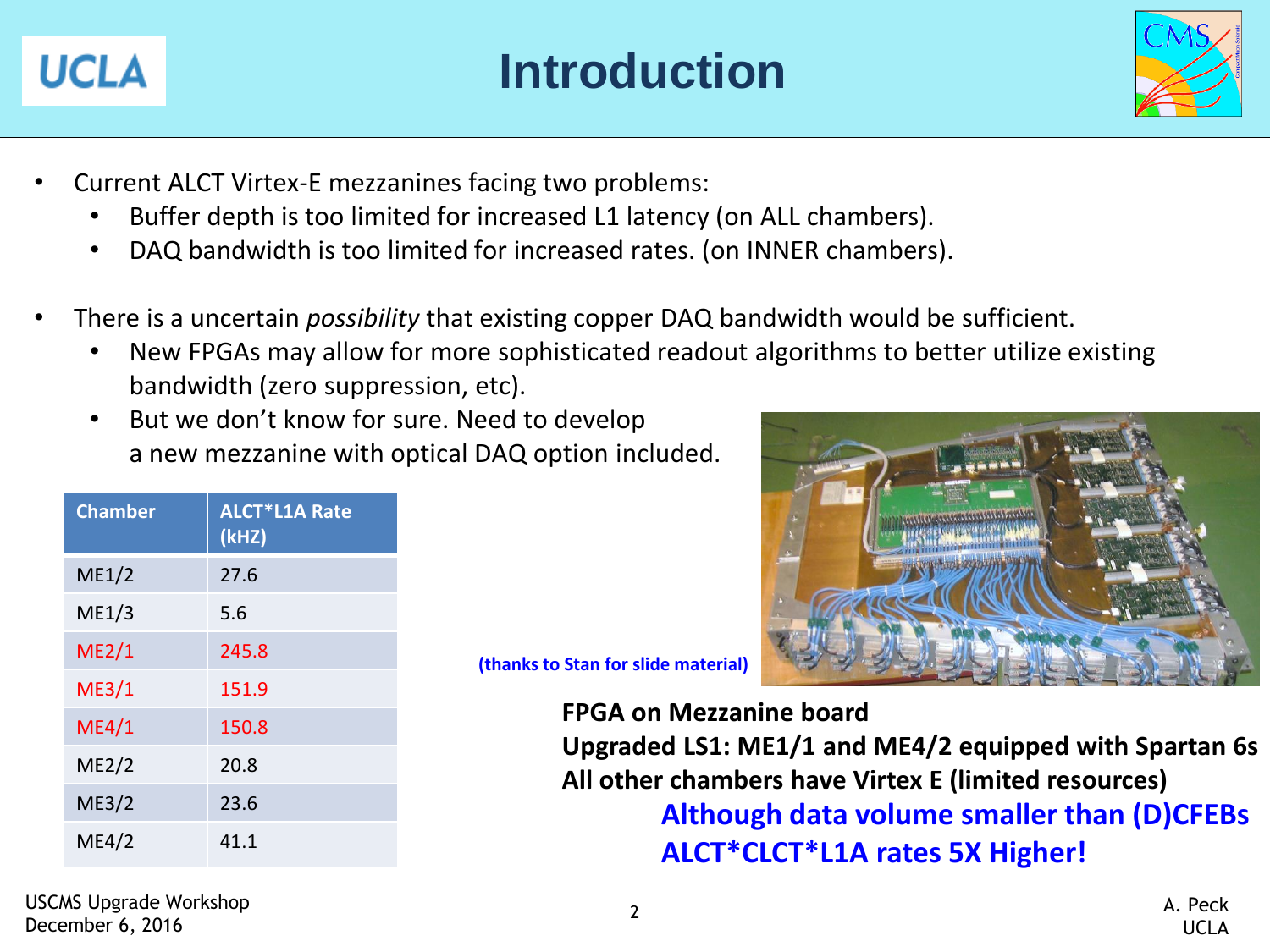



**Not 100% certain that an optical link is needed if more sophisticated readout algorithms are used, but production timelines require us to proceed with designing an optical board before we know with certainty.** 

Baseline plan:

• Design a new board with optical transceiver option. If we can establish that an optical path is unnecessary, we can leave the components unstuffed.

#### **Need to choose transceiver: commercial vs. vttx vs. vtrx**

Baseline plan:

• Nominal choice of transmitter is CERN's VTRX (rad hard by design, transmit/receive). Optical RX will be unneeded on detector, but can be used for loopback testing.

Alternative plan:

- Board can be designed to be relatively compatible with VRTX and commercial SFP (needs minor board modifications to switch, but this has been done before by Jason)
- VTTX is also an option (a little bit cheaper).. 2<sup>nd</sup> transceiver is probably not useful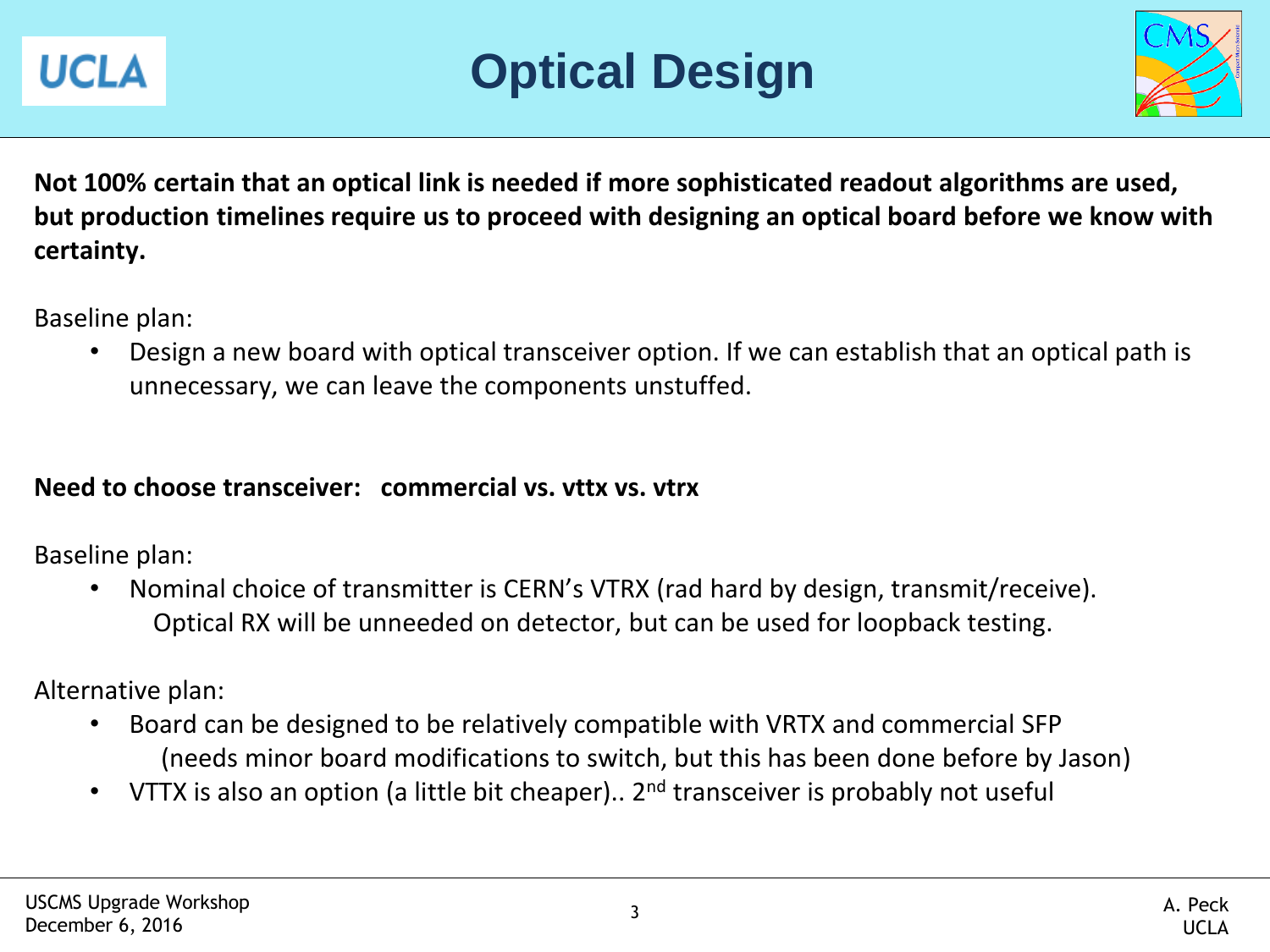

### **MGT Reference**



### **Need a low-jitter reference clock source for the Multi-gigbabit transceivers (MGT)**

Baseline design:

- Use an oscillator matched on the ODMB. (e.g. ODMB's 80MHz FXO-LC725-80).
	- If we use the same oscillator as the current ODMB, could use the DDU link for testing boards during production/
	- Regardless of oscillator, we can also use loopback testing.

Alternative designs:

- 1. Commercial clock multiplier: e.g. CDC5801A
- 2. Fixed oscillator + CDC5801A (MGTs can switch reference clocks --- allows for most flexibility)
- 3. QPLL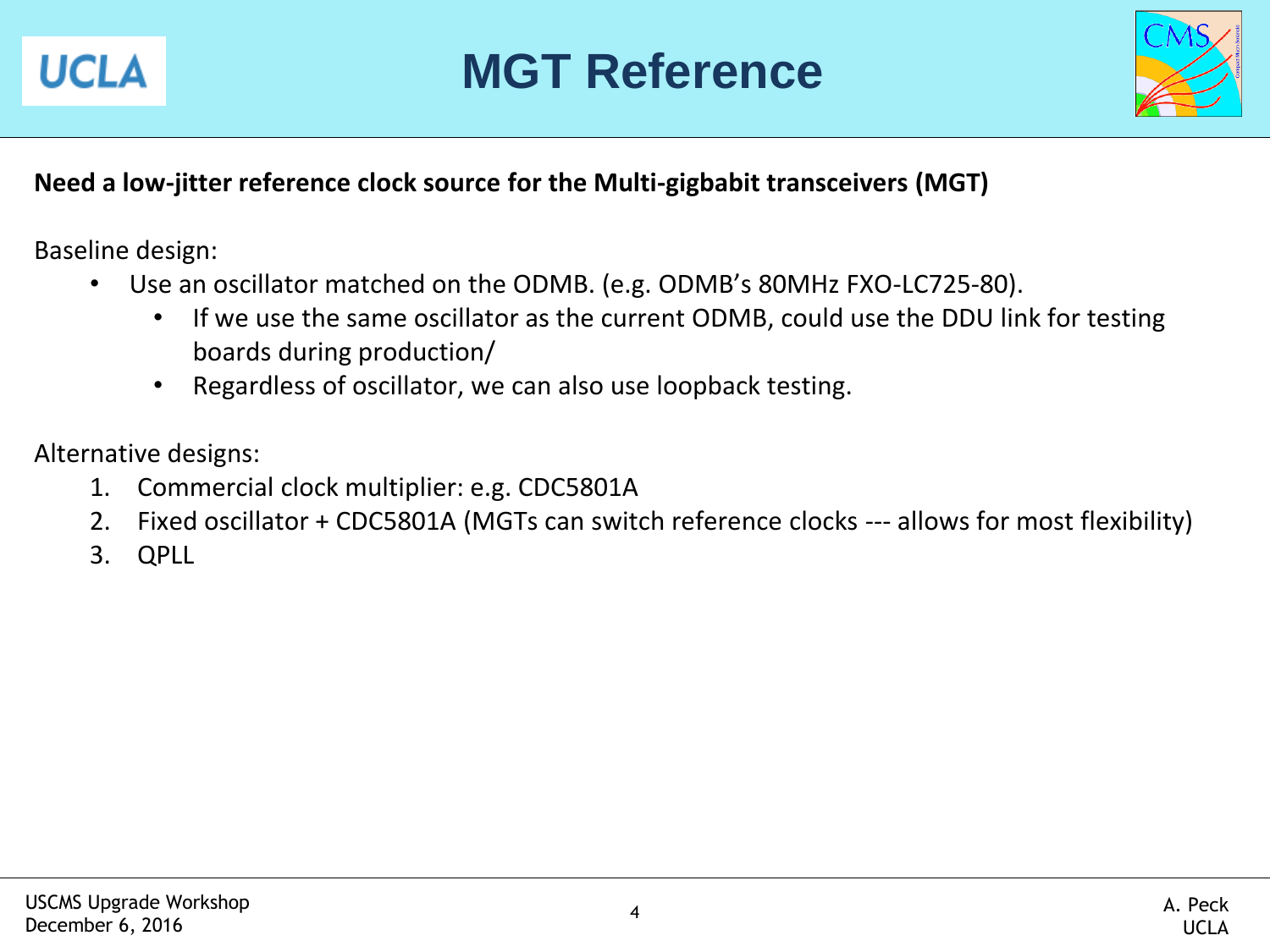



#### **There is some concern about radiation hardness of the LDOs.**

ALCT mezzanine has two regulators models:

- MIC49500WR
	- Was owned by Micrel, now purchased by microchip. Don't know if they are still good.
- LP38501ATJ-ADJ
	- No reason to suspect the chip.. No reason to trust it either.

Baseline design:

- Assume they are still OK and reuse.
- If replacement LDOs are tested for DCFEB / OTMB / ODMB etc., update the design to use the same component.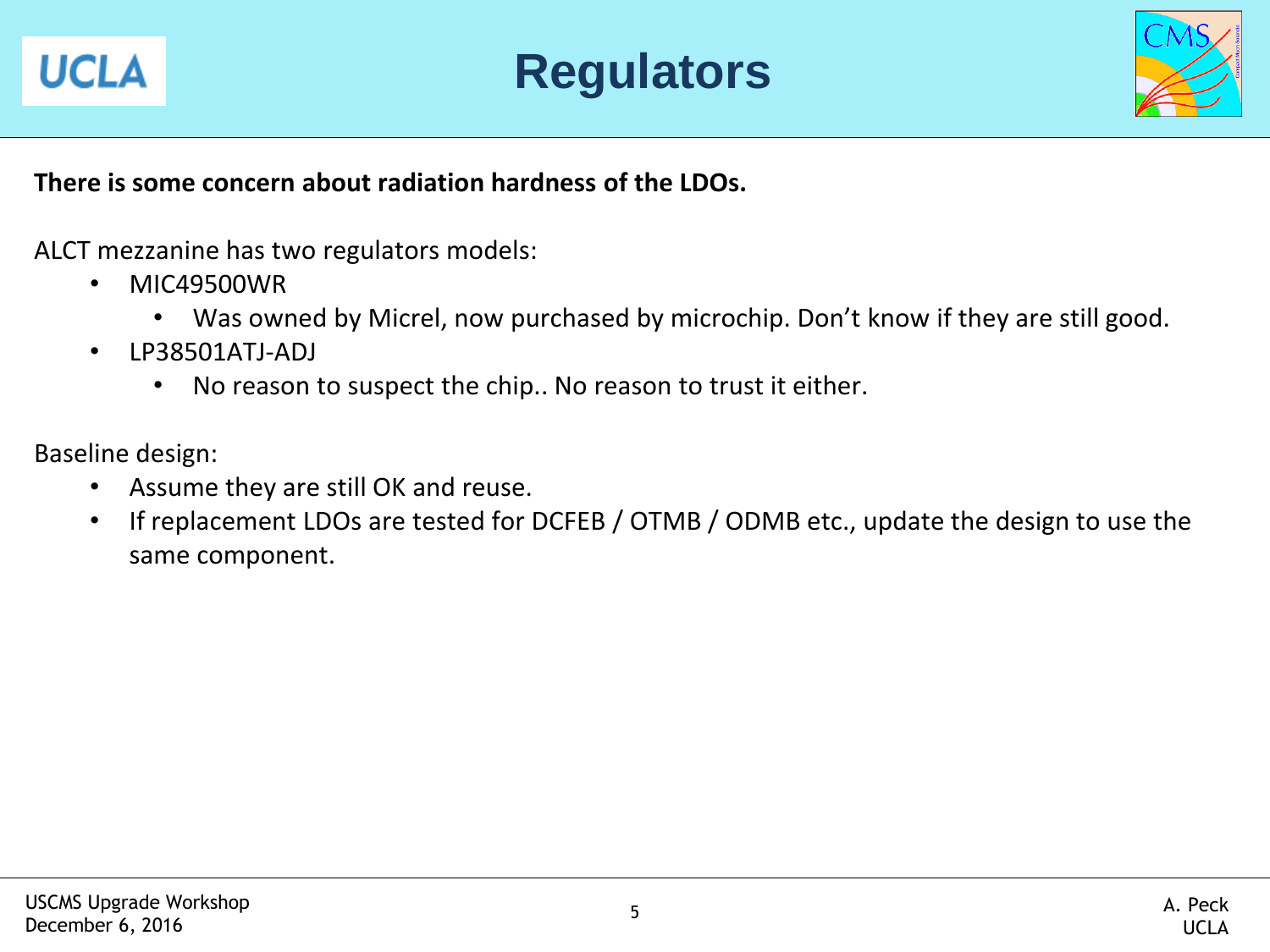

## **FPGA + PROM Choice**



### **Radiation issues with the EEPROMs may necessitate change of components.**

• Pending an understanding of CHARM test results (there may be no problem—we don't know)

Baseline plan:

• Use LX150T + XCF32/8P (current design)

Alternative plans:

- 1. Artix-7 + COTs EEPROM
- 2. Spartan-6 + COTs EEPROM (longer, non-deterministic startup time)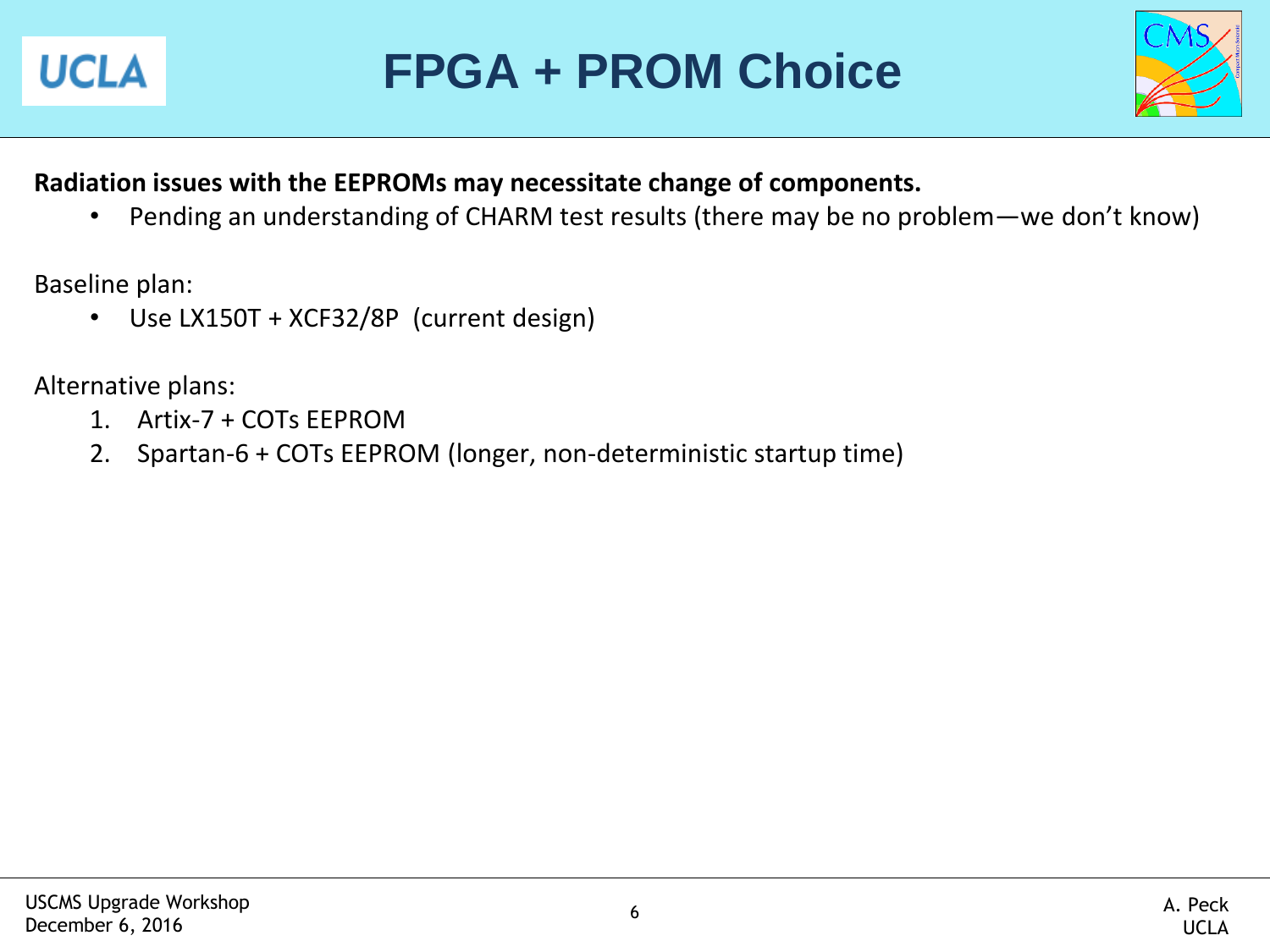

### **Baseboard Aging**



### **Radiation issues have already been discovered in the calibration pulsing circuit**

Other problems seen at P5 with active test strips.. unknown cause (could just be corrupted firmware… PROMs never reprogrammed)

Baseline plan:

• As components fail, perform board replacement and repair whenever possible.

Alternative plans:

1. Eventually may need baseboard replacement: e.g., Alex outlines an interesting plan for a new ALCT baseboard design: https://indico.cern.ch/event/533594/contributions/2182277/attachments/1282992/1906935 /ALCT\_rates\_2016\_06\_01\_c.pdf)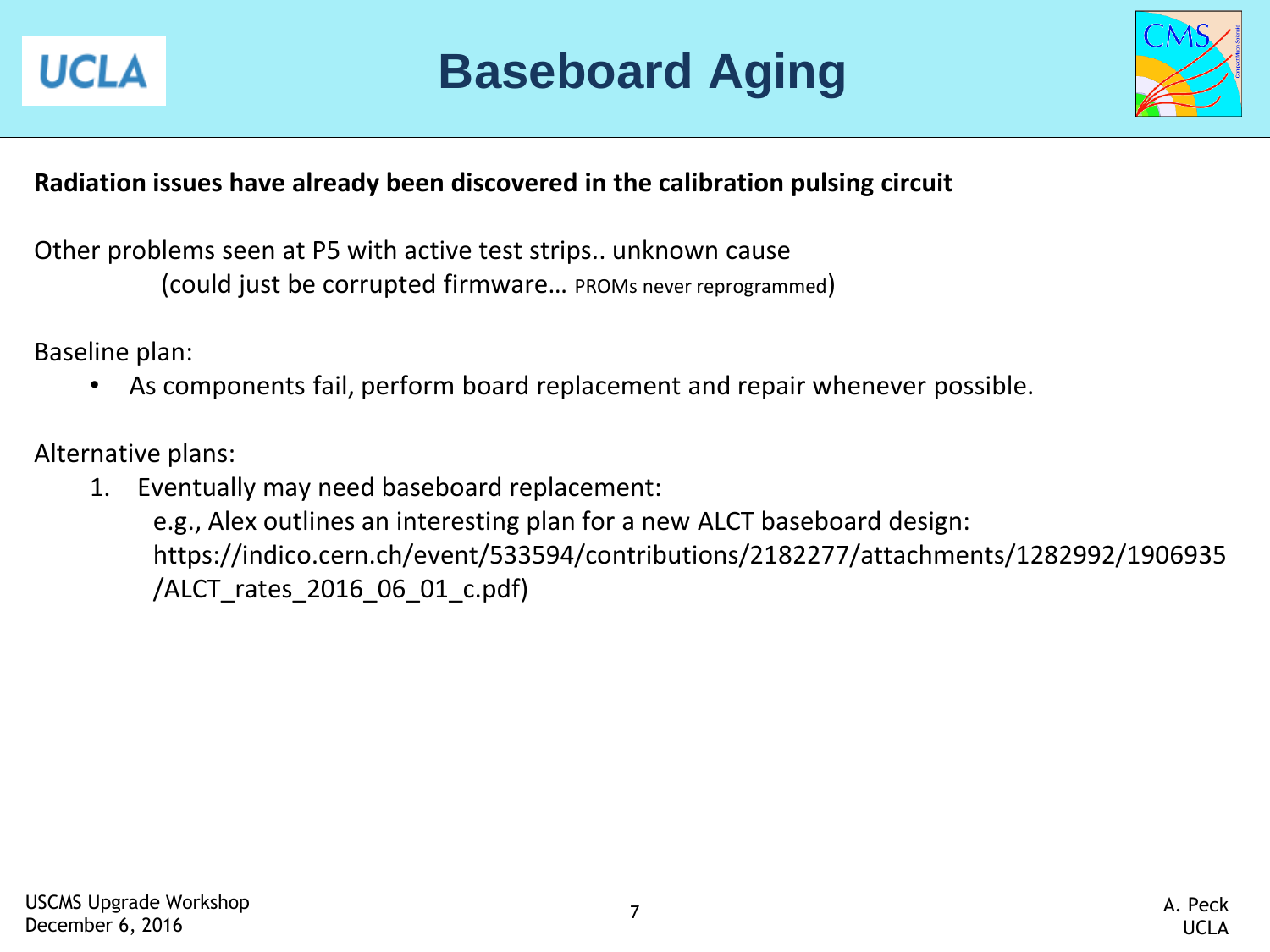### **UCLA**





- Need finished boards at CERN in Q1 2019
	- Assume ~1 year for production --- needs to start in Q1 2018.
	- Assume ~1 year for design, prototype, test --- needs to start in early 2017, finish prototype by the end of the year.
- If FPGA/PROM needs to change, have to start ASAP!
	- Spartan-6 or Artix-7 ?
	- XCF32P/XCF08P vs. cots..?

From Ben's DCFEB production schedule: for DCFEBs to be installed in LS2 production needs to start in early 2018

| <b>Event</b>               | <b>ME1/1 Prod. Dates</b> | <b>Week</b> |
|----------------------------|--------------------------|-------------|
| <b>Production Review</b>   | 12/6/12                  | 0           |
| Money to OSU               | 1/6/13                   | 4.5         |
| <b>OSU OK's Money</b>      | 1/25/13                  | 7           |
| 10 bare PCBs arrive        | 3/1/13                   | 12          |
| 10 Boards Assembled        | 3/18/13                  | 14.5        |
| PCB production starts      | 4/1/13                   | 16.5        |
| Assembled boards arrive    | 4/30/13                  | 21          |
| <b>Final Board to CERN</b> | 12/6/13                  | 52          |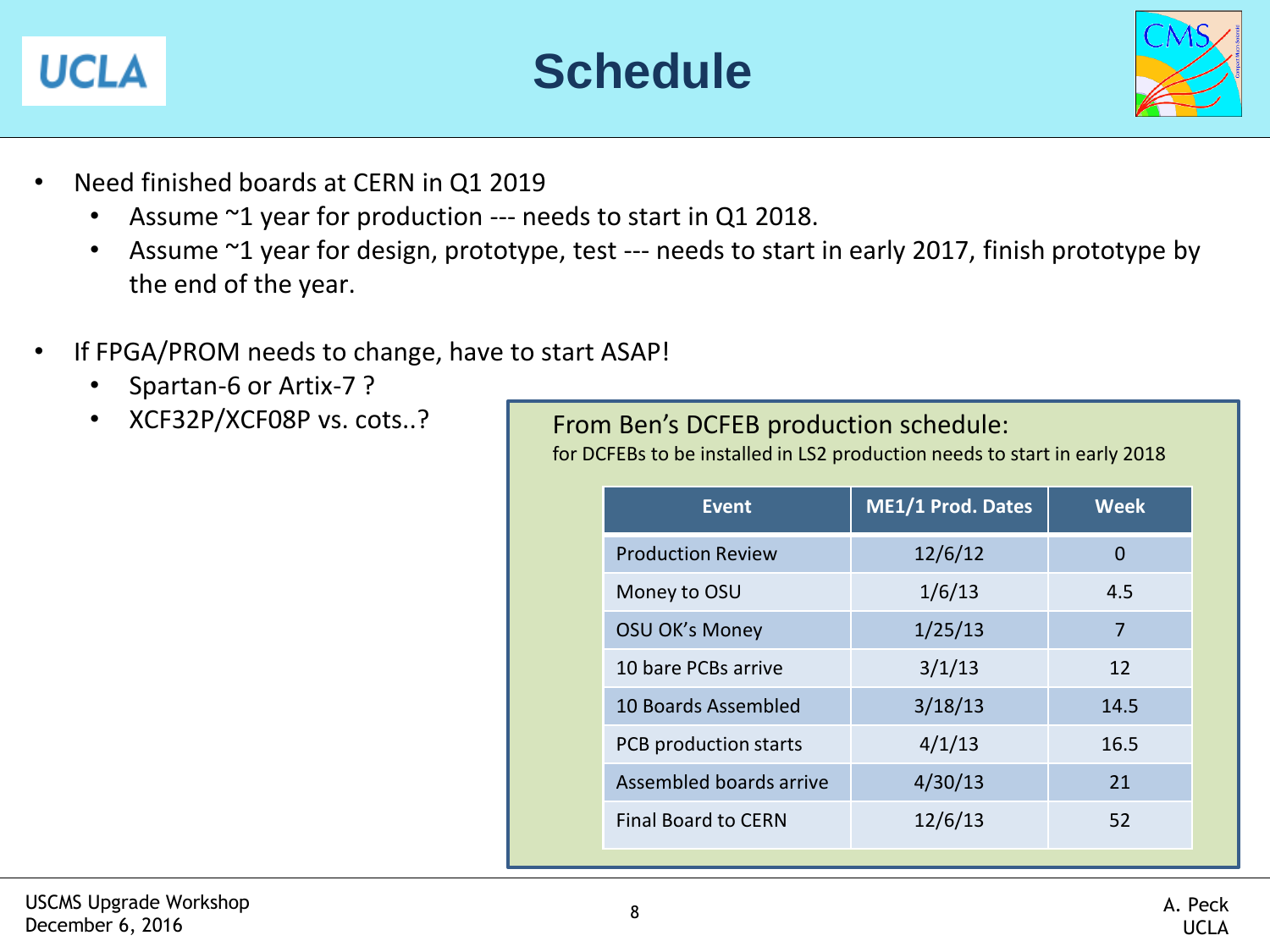



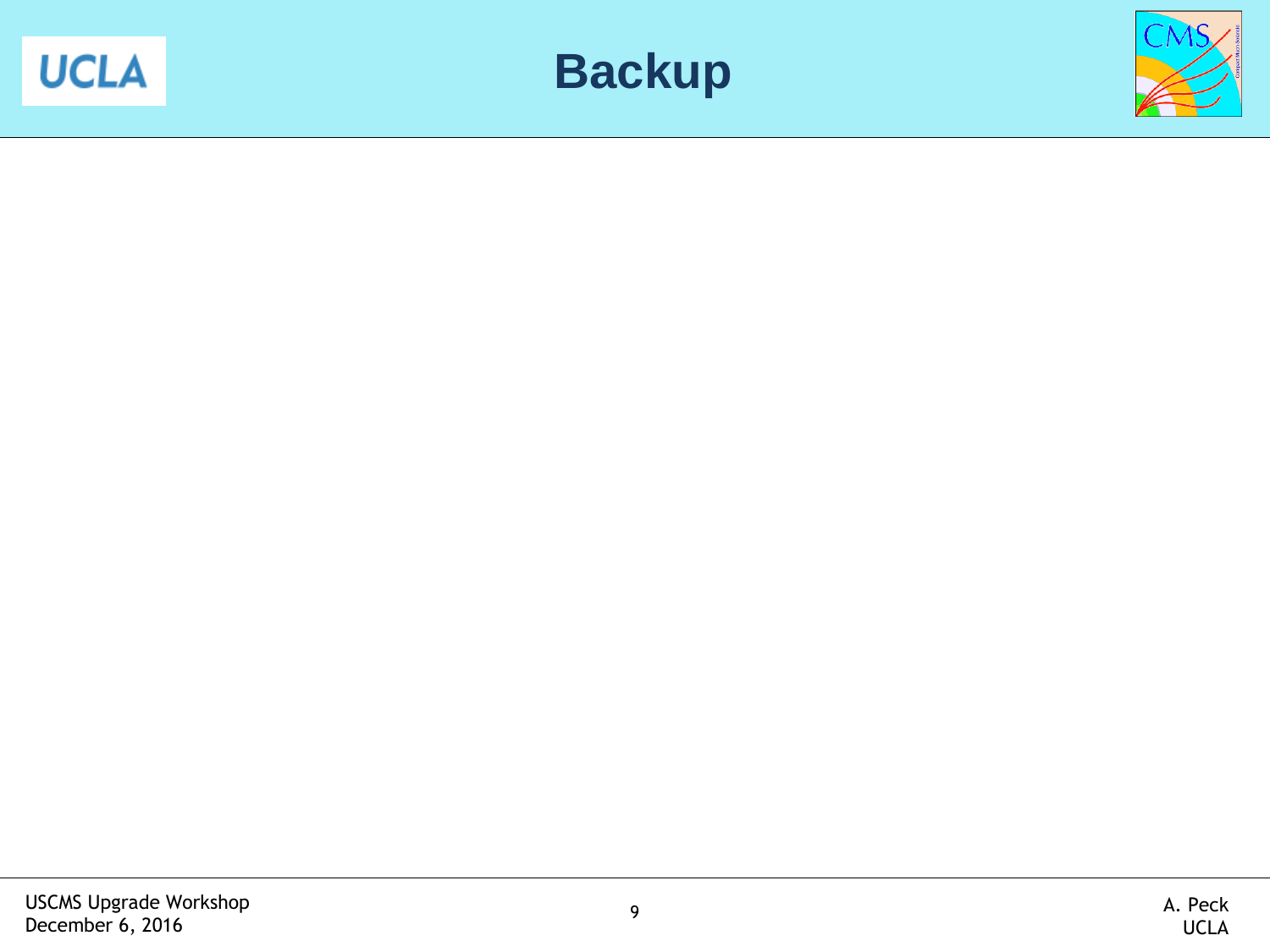